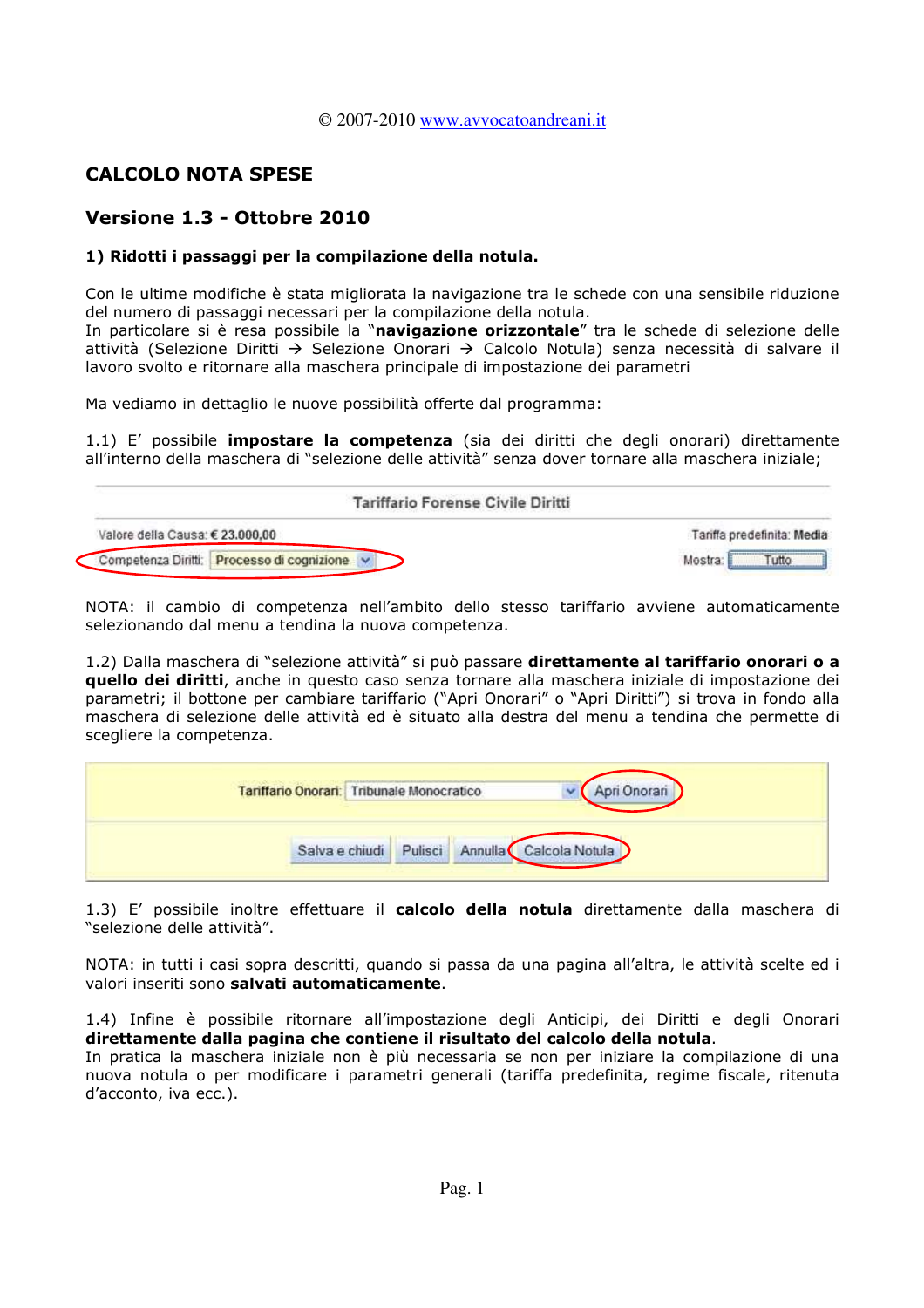#### © 2007-2010 www.avvocatoandreani.it

Le migliorie introdotte garantiscono inoltre la completa compatibilità funzionale con la versione precedente nel senso che chi desidera continuare ad utilizzare l'utility nella vecchia modalità può continuare a farlo senza alcun problema.

L'unica differenza riguarda il vecchio bottone [Salva], situato in fondo alla pagina di "selezione delle attività", il cui testo è stato cambiato in [Salva e chiudi] al solo scopo di ricordare all'utente che cliccandovi sopra si chiude appunto la pagina di "selezione delle attività" e si torna alla pagina principale di impostazione dei parametri, cosa che adesso non è più necessaria potendo passare direttamente ai diritti, agli onorari o al calcolo della notula.

#### 2) Migliorato il data-entry delle attività:

Sono stati introdotti alcuni semplici automatismi che consentono di velocizzare la fase di selezione delle attività.

2.1) L'attività viene automaticamente impostata come "selezionata" nei seguenti casi:

- si digita un valore sul campo "quantità"
- si cambia la tariffa dal menu a tendina
- si digita la tariffa specificata nell'apposito campo
- si digita uno dei due importi relativi alle "spese esenti" o "non esenti".

2.2) Per inserire la tariffa personalizzata è sufficiente scrivere il valore direttamente all'interno del campo: il tipo della tariffa sarà impostato automaticamente a "Specifica" nel menu a tendina e, per quanto descritto al punto 2.1, l'attività sarà automaticamente selezionata.

2.3) Se si digita un valore personalizzato (campo "tariffa specifica") e si seleziona successivamente una tra le tariffe predefinite, il valore personalizzato viene cancellato automaticamente.

2.4) La descrizione delle attività selezionate è sempre evidenziata in grassetto.

2.5) Il bottone in alto a destra ("Mostra Solo Selezione") consente di nascondere le attività non selezionate, lasciando visibili soltanto quelle selezionate fin a quel momento; la modalità rimane attiva fino a quando si resta all'interno dello stesso tariffario, anche se si cambia la competenza.

|                                 |                                           | Tariffario Forense Civile Onorari |
|---------------------------------|-------------------------------------------|-----------------------------------|
| Valore della Causa: € 23.000,00 |                                           | Tariffa predefinita: Media        |
|                                 | Competenza Onorari: Tribunale Monocratico |                                   |

2.6) Posizionando il mouse sul campo della tariffa "specifica" sono visualizzati il valore massimo ed il valore minimo (quando previsiti).

2.7) Cliccando sul campo "quantità" il suo contenuto è automaticamente selezionato per consentire la sostituzione del valore senza necessità di cancellarlo.

NOTA: questo stesso comportamento si ottiene anche sugli altri campi spostandosi con il tasto TAB (tabulazione).

2.7) E' disponibile in alto a destra l'indicazione sul tipo di tariffa predefinito impostato nella maschera iniziale di impostazione dei parametri.